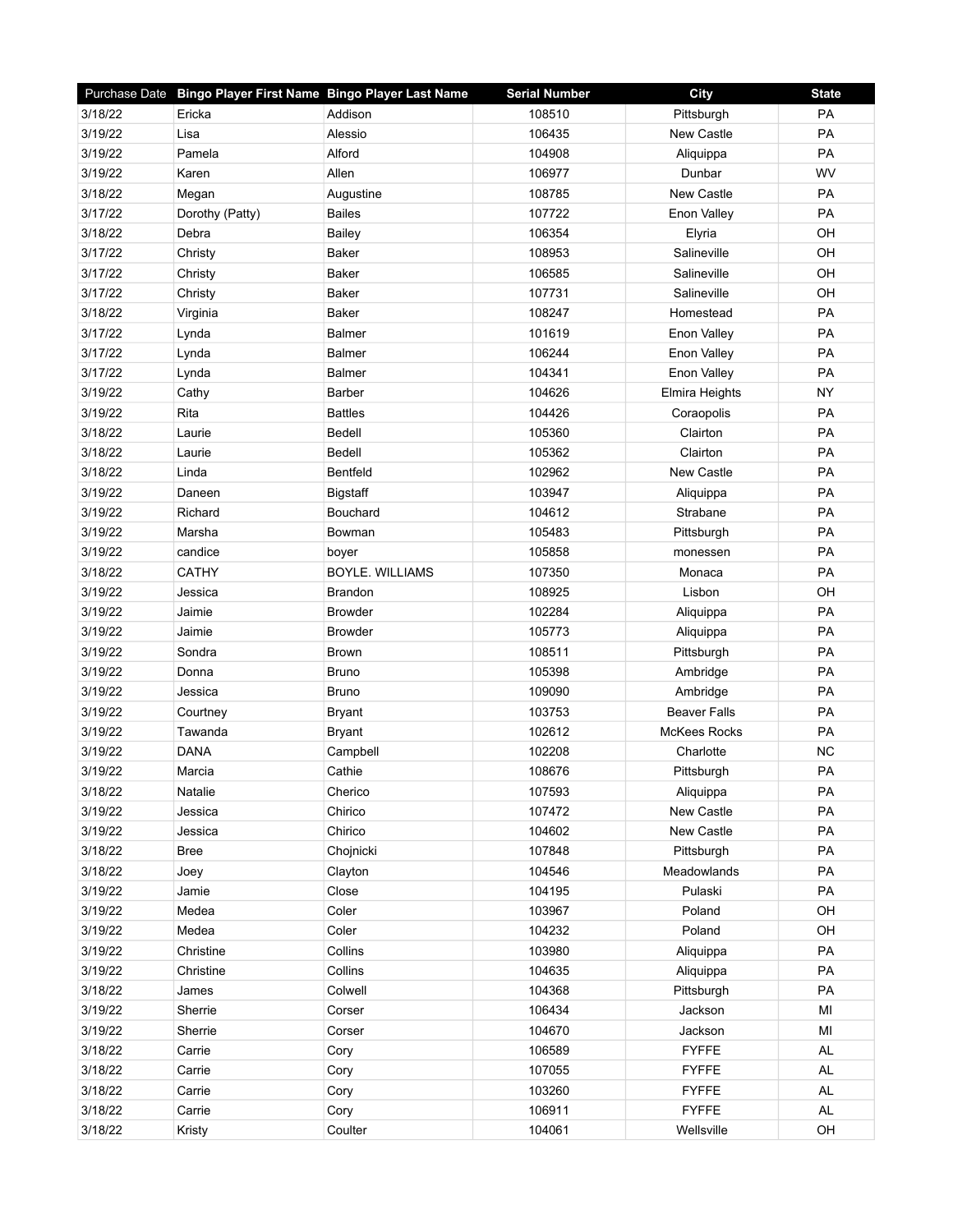|         | Purchase Date Bingo Player First Name Bingo Player Last Name |                 | <b>Serial Number</b> | City                | <b>State</b> |
|---------|--------------------------------------------------------------|-----------------|----------------------|---------------------|--------------|
| 3/19/22 | Monica                                                       | Cox             | 106871               | Pittsburgh          | PA           |
| 3/17/22 | Jill                                                         | Craft           | 106678               | San Antonio         | <b>TX</b>    |
| 3/17/22 | Jill                                                         | Craft           | 106179               | San Antonio         | TX           |
| 3/17/22 | Jill                                                         | Craft           | 104909               | San Antonio         | <b>TX</b>    |
| 3/17/22 | Jill                                                         | Craft           | 107804               | San Antonio         | <b>TX</b>    |
| 3/18/22 | Denise                                                       | Cribbs          | 102057               | Beaver              | PA           |
| 3/17/22 | <b>JEAN</b>                                                  | <b>CURRAN</b>   | 108380               | Canonsburg          | PA           |
| 3/17/22 | <b>JEAN</b>                                                  | <b>CURRAN</b>   | 104383               | Canonsburg          | PA           |
| 3/17/22 | <b>JEAN</b>                                                  | <b>CURRAN</b>   | 102789               | Canonsburg          | PA           |
| 3/17/22 | <b>JEAN</b>                                                  | <b>CURRAN</b>   | 104936               | Canonsburg          | PA           |
| 3/18/22 | Heather                                                      | Day             | 108342               | Saxonburg           | PA           |
| 3/18/22 | Susan                                                        | Day-McWilliams  | 104166               | Columbiana          | OH           |
| 3/18/22 | Avery                                                        | Dean            | 104106               | Warrendale          | PA           |
| 3/18/22 | Janet                                                        | Dedominicis     | 104574               | Monaca              | PA           |
| 3/18/22 | Janet                                                        | Dedominicis     | 103717               | Monaca              | PA           |
| 3/19/22 | Jessica                                                      | DellaSalla      | 108339               | Midland             | PA           |
| 3/19/22 | Darlene                                                      | DeMario         | 107907               | Wadsworth           | OH           |
| 3/19/22 | <b>Brock</b>                                                 | Denes           | 102408               | Freedom             | PA           |
| 3/17/22 | Janya                                                        | Deschamps       | 103608               | Durham              | <b>NC</b>    |
| 3/17/22 | Bonnie                                                       | Dorchnic        | 106240               | Aliquippa           | PA           |
| 3/19/22 | Christine                                                    | Douglas         | 103114               | Swissvale           | PA           |
| 3/18/22 | Linda                                                        | Drumm           | 103617               | Martinsburg         | WV           |
| 3/18/22 | Linda                                                        | Drumm           | 107671               | Martinsburg         | WV           |
| 3/17/22 | Karen                                                        | Duffy           | 105184               | Beaver              | PA           |
| 3/18/22 | Tara                                                         | Durinsky        | 104377               | Monaca              | PA           |
| 3/18/22 | Evelyn                                                       | Edwards         | 108792               | Freedom             | PA           |
| 3/18/22 | Evelyn                                                       | Edwards         | 104408               | Freedom             | PA           |
| 3/17/22 | Jannine                                                      | Evans           | 107596               | <b>TORONTO</b>      | OH           |
| 3/19/22 | Maranda                                                      | Eveland         | 103376               | Kingston            | OH           |
| 3/18/22 | Kathy                                                        | Farhan          | 108612               | Cortlandt manor     | <b>NY</b>    |
| 3/19/22 | Peggy                                                        | Fike            | 104025               | East Liverpool      | OH           |
| 3/17/22 | Michelle                                                     | Fisher          | 106760               | Valencia            | PA           |
| 3/17/22 | Michelle                                                     | Fisher          | 107805               | Valencia            | PA           |
| 3/19/22 | Daria                                                        | Fitzgerald      | 106757               | Pittsburgh          | PA           |
| 3/19/22 | Daria                                                        | Fitzgerald      | 104486               | Pittsburgh          | PA           |
| 3/18/22 | Arlene                                                       | Fitzgerald      | 103912               | Aliquippa           | PA           |
| 3/19/22 | Rosalind                                                     | Floyd           | 108032               | Monessen            | PA           |
| 3/18/22 | Rosetta                                                      | Fox             | 105489               | Andover             | OH           |
| 3/18/22 | Donna                                                        | Franks          | 107794               | Canton              | OH           |
| 3/19/22 | Jodi                                                         | Frederick       | 108783               | <b>Beaver Falls</b> | PA           |
| 3/19/22 | Jodi                                                         | Frederick       | 103784               | <b>Beaver Falls</b> | PA           |
| 3/19/22 | Cindy                                                        |                 | 103461               | Newell              | WV           |
| 3/18/22 | Clarissa                                                     | Frye<br>Gadsden | 107634               | Penn hills          | PA           |
|         |                                                              |                 |                      |                     |              |
| 3/17/22 | Marsha                                                       | Galanski        | 103742               | New Castle          | PA<br>PA     |
| 3/17/22 | Marsha                                                       | Galanski        | 107750               | New Castle          | OH           |
| 3/17/22 | Toni                                                         | Gibson          | 105132               | Negley              | PA           |
| 3/18/22 | Fran                                                         | Goldston        | 107931               | Pittsburgh          |              |
| 3/18/22 | John                                                         | gordon          | 104614               | Vallejo             | CA           |
| 3/18/22 | John                                                         | gordon          | 104859               | Vallejo             | CA           |
| 3/19/22 | Joyce                                                        | Gray            | 104461               | Dundalk             | <b>MD</b>    |
| 3/19/22 | <b>Bettina</b>                                               | Green           | 107850               | Colorado Springs    | CO           |
| 3/19/22 | <b>Bettina</b>                                               | Green           | 105443               | Colorado Springs    | CO           |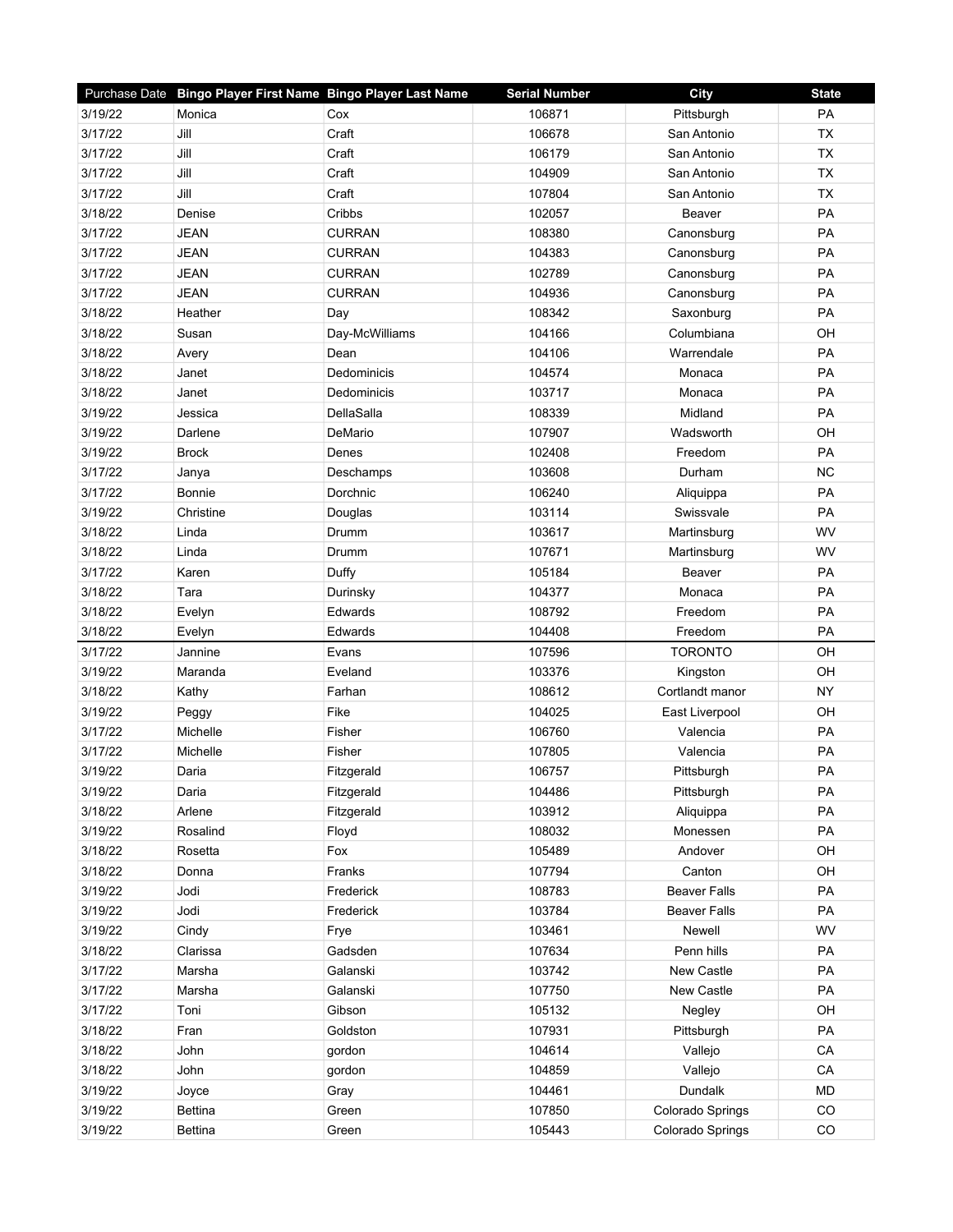|         | Purchase Date Bingo Player First Name Bingo Player Last Name |                 | <b>Serial Number</b> | <b>City</b>         | <b>State</b> |
|---------|--------------------------------------------------------------|-----------------|----------------------|---------------------|--------------|
| 3/19/22 | Scott                                                        | Green           | 105166               | Kent                | OH           |
| 3/18/22 | Mary lou                                                     | Greene          | 108141               | New. Castle         | PA           |
| 3/19/22 | Alicia                                                       | <b>GROSS</b>    | 102936               | Etna                | PA           |
| 3/18/22 | Alyssa                                                       | Guardino        | 108361               | Ellwood city        | PA           |
| 3/18/22 | Alyssa                                                       | Guardino        | 107426               | Ellwood city        | PA           |
| 3/18/22 | Marisa                                                       | Hairston-Fisher | 104867               | Antioch             | <b>TN</b>    |
| 3/19/22 | Marisa                                                       | Hairston-Fisher | 107700               | Antioch             | <b>TN</b>    |
| 3/19/22 | <b>Brittany</b>                                              | Hammel          | 105224               | Pittsburgh          | PA           |
| 3/19/22 | Nina                                                         | Hargrove        | 105348               | Washington          | PA           |
| 3/19/22 | Nina                                                         | Hargrove        | 107073               | Washington          | PA           |
| 3/19/22 | kizzy                                                        | hazlip          | 106663               | <b>PITTSBURGH</b>   | PA           |
| 3/19/22 | kizzy                                                        | hazlip          | 104968               | <b>PITTSBURGH</b>   | PA           |
| 3/18/22 | Tara                                                         | Henry           | 102178               | Pittsburgh          | PA           |
| 3/18/22 | Kathy                                                        | Hernandez       | 103866               | Yorktown Heights    | <b>NY</b>    |
| 3/19/22 | Diana                                                        | Hernandez       | 107615               | Yonkers             | <b>NY</b>    |
| 3/18/22 | Robin                                                        | Hite            | 108635               | Youngstown          | OH           |
| 3/18/22 | Eugenia                                                      | Houser          | 109050               | Monaca              | PA           |
| 3/19/22 | Eugenia                                                      | Houser          | 104714               | Monaca              | PA           |
| 3/19/22 | Keica                                                        | Howard-Jackson  | 104473               | Kansas              | <b>MO</b>    |
| 3/19/22 | Judea                                                        | Jackson         | 107397               | Pittsburgh          | PA           |
| 3/19/22 | Catherine                                                    | Jaquay          | 104150               | Aliquippa           | PA           |
| 3/18/22 | Mittieann                                                    | Jenkins         | 106141               | Munhall             | PA           |
| 3/19/22 | Mittieann                                                    | Jenkins         | 108637               | Munhall             | PA           |
| 3/18/22 | Shirlene                                                     | Jethroe         | 104768               | Youngstown          | OH           |
| 3/19/22 | Shirlene                                                     | Jethroe         | 104623               | Youngstown          | OH           |
| 3/18/22 | Theresa                                                      | Johnson         | 108543               | Pittsburgh          | PA           |
| 3/19/22 | Lettice                                                      | Johnson         | 103941               | <b>New Castle</b>   | PA           |
| 3/19/22 | Karen                                                        | Johnson         | 102032               | New Castle          | PA           |
| 3/19/22 | Roberta                                                      | Jones           | 107990               | South Heights       | PA           |
| 3/18/22 | tracy                                                        | Kalsky          | 102952               | mt vernon           | <b>NY</b>    |
| 3/19/22 | Cheryl                                                       | Keefer          | 106996               | <b>Belle Vernon</b> | PA           |
| 3/19/22 | Cheryl                                                       | Keefer          | 108774               | <b>Belle Vernon</b> | PA           |
| 3/18/22 | <b>ROSELY</b>                                                | <b>KEEFER</b>   | 105254               | finleyville         | PA           |
| 3/19/22 | Cynthia                                                      | Keefer          | 104327               | Pittsburgh          | PA           |
| 3/18/22 | Jodi                                                         | Keifner         | 105257               | Coraopolis          | PA           |
| 3/18/22 | Jodi                                                         | Keifner         | 101670               | Corapolis           | PA           |
| 3/18/22 | Melissa                                                      | Kemp            | 107976               | Beech bottom        | WV           |
| 3/19/22 | Louise                                                       | Kenney          | 108764               | Pittsburgh          | PA           |
| 3/19/22 | Cecilia                                                      | Kenney          | 106347               | Pittsburgh          | PA           |
| 3/19/22 | Ivy                                                          | Kimbrough       | 107870               | New Brighton        | PA           |
| 3/19/22 | Ivy                                                          | Kimbrough       | 109095               | New Brighton        | PA           |
| 3/19/22 | Rosetta                                                      | King            | 104732               | Rankin              | PA           |
| 3/19/22 | Augustine                                                    | Kirby           | 107034               | Rochester           | PA           |
| 3/18/22 | Leslie                                                       | Koratich        | 104153               | Beaver              | PA           |
| 3/18/22 | Leslie                                                       | Koratich        | 107583               | Beaver              | PA           |
| 3/19/22 | Kelly                                                        | Kortes          | 103606               | girard              | OH           |
| 3/18/22 | Wendy                                                        | Kryder          | 104582               | New Brighton        | PA           |
| 3/18/22 | Wendy                                                        | Kryder          | 108025               | New Brighton        | PA           |
| 3/19/22 | Sheila                                                       | Kyles           | 106064               | Pittsburgh          | PA           |
| 3/17/22 | catherine                                                    | lash            | 108428               | <b>PITTSBURGH</b>   | PA           |
| 3/18/22 | lindsay                                                      | lash            | 104066               | Greensburg          | PA           |
| 3/18/22 | Charmain                                                     | Lewis           | 108569               | Munhall             | PA           |
|         |                                                              |                 |                      |                     |              |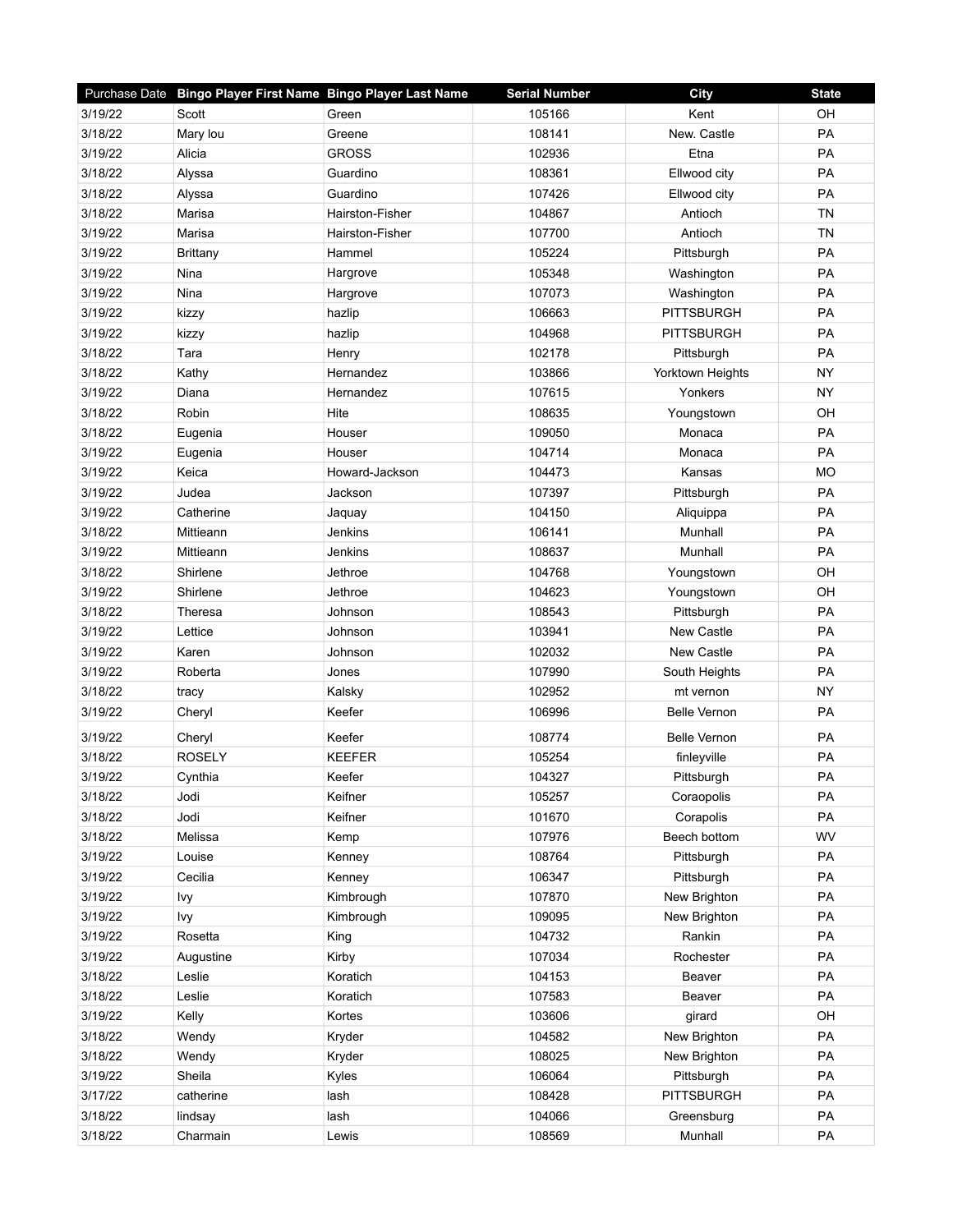| PA<br>3/19/22<br>109041<br>Shelli<br>Baden<br>Lusty<br>3/19/22<br>Debi<br>PA<br>Marks<br>105847<br>Industry<br>PA<br>3/18/22<br>105961<br>michael<br>Murrysville<br>marson<br>PA<br>3/19/22<br>107307<br>Joyce<br>Martin<br><b>Bellevue</b><br>PA<br>3/19/22<br><b>Bellevue</b><br>Martin<br>107919<br>Joyce<br>PA<br>3/19/22<br>103639<br>Bellevue<br>Martin<br>Joyce<br>OH<br>3/19/22<br>Tracie<br>105741<br>Campbell<br>Mastorio<br>3/18/22<br>106119<br>PA<br>Linda<br>Mccarriher<br>Baden<br>PA<br>3/18/22<br>Baden<br>Linda<br>Mccarriher<br>109022<br>3/18/22<br>102072<br>Baden<br>PA<br>Linda<br>Mccarriher<br>3/19/22<br>Joe<br><b>NEW CASTLE</b><br>PA<br>Mccullar<br>103444<br>PA<br>3/18/22<br>107727<br>Linda<br>McDade<br>Verona<br>PA<br>3/19/22<br>Chelsea<br>McDade<br>107494<br>Lower Burrell<br>WV<br>3/17/22<br>108689<br>NEW CUMBERLAND<br><b>ANDREA</b><br><b>MERCER</b><br>WV<br>3/17/22<br>106308<br><b>ANDREA</b><br><b>MERCER</b><br><b>NEW CUMBERLAND</b><br>PA<br>3/17/22<br>103295<br>Amanda<br>Meredith<br>Coraopolis<br>VA<br>3/19/22<br><b>Brian</b><br>105238<br>Meyer<br>Reston<br>3/18/22<br>Michelle<br>106122<br>OH<br>Mills<br>Carrollton<br>3/18/22<br>Moore<br>107003<br>PA<br>Marlene<br>Pittsburgh<br>PA<br>3/17/22<br>107908<br>Selina<br>Morel<br>Pittsburgh<br>3/19/22<br>Selina<br>PA<br>Morel<br>107681<br>Pittsburgh<br>PA<br>Pitcairn<br>3/19/22<br>Morton<br>108027<br>Ladonna<br>PA<br>3/19/22<br>108125<br>Beaver<br>Linda<br>Moyer<br>3/19/22<br>PA<br>Colleen<br>108677<br>Baden<br>Murphy<br>3/19/22<br>106745<br>PA<br>Colleen<br>Baden<br>Murphy<br>3/19/22<br>104609<br>McDonald<br>PA<br>Colleen<br>Murray<br>PA<br>3/18/22<br>102998<br>Valerie<br>Myers<br>Aliquippa<br>PA<br>3/18/22<br>Valerie<br>108476<br>Myers<br>Aliquippa<br>PA<br>3/19/22<br>108296<br>Susan<br>Monaca<br>Myers<br>PA<br>3/17/22<br>103835<br>Karin<br>Nadzam<br>Enon Valley<br>PA<br>3/19/22<br>Michelle<br>Nardei<br>106017<br>Monaca<br>3/18/22<br>109043<br>PA<br>Trish<br>Neal<br>Corapolis<br>3/19/22<br>105782<br>Midland<br>PA<br>Vanita<br>Nizer<br>3/19/22<br>104451<br>Midland<br>PA<br>Vanita<br>Nizer<br>VA<br>3/18/22<br>Cynthia<br>Norris<br>106793<br>Norfolk<br>3/19/22<br>108439<br>Norfolk<br>VA<br>Cynthia<br>Norris<br>3/18/22<br>108767<br>PA<br>Stephanie<br>Parisi<br>Monaca<br>3/19/22<br>107152<br>PA<br>Nichole<br>Patrick<br>Arnold<br>3/19/22<br>108813<br>Arnold<br>PA<br>Nichole<br>Patrick<br>3/18/22<br>108988<br>Wheatland<br>PA<br>katelynn<br>pearson<br>3/18/22<br>102633<br>PA<br>Wheatland<br>katelynn<br>pearson<br>PA<br>3/18/22<br>105464<br>Wheatland<br>katelynn<br>pearson<br>3/18/22<br>108454<br>PA<br>Andrea<br>Pifer<br>Monaca<br>PA<br>3/18/22<br>Pifer<br>104953<br>Monaca<br>Andrea<br>103916<br>PA<br>3/19/22<br>Pifer<br>Monaca<br>Andrea<br>108373<br>PA<br>3/19/22<br>Pifer<br>Monaca<br>Andrea<br>3/19/22<br>Polk<br>102702<br>PA<br>Shelly<br>Freedom<br>3/18/22<br>107529<br>PA<br>robertA<br>pollack<br>Aliquippa<br>PA<br>3/18/22<br>103748<br>robertA<br>pollack<br>Aliquippa<br>3/18/22<br>PA<br>103728<br>robertA<br>pollack<br>Aliquippa |         | Purchase Date Bingo Player First Name Bingo Player Last Name |         | <b>Serial Number</b> | City      | <b>State</b> |
|-------------------------------------------------------------------------------------------------------------------------------------------------------------------------------------------------------------------------------------------------------------------------------------------------------------------------------------------------------------------------------------------------------------------------------------------------------------------------------------------------------------------------------------------------------------------------------------------------------------------------------------------------------------------------------------------------------------------------------------------------------------------------------------------------------------------------------------------------------------------------------------------------------------------------------------------------------------------------------------------------------------------------------------------------------------------------------------------------------------------------------------------------------------------------------------------------------------------------------------------------------------------------------------------------------------------------------------------------------------------------------------------------------------------------------------------------------------------------------------------------------------------------------------------------------------------------------------------------------------------------------------------------------------------------------------------------------------------------------------------------------------------------------------------------------------------------------------------------------------------------------------------------------------------------------------------------------------------------------------------------------------------------------------------------------------------------------------------------------------------------------------------------------------------------------------------------------------------------------------------------------------------------------------------------------------------------------------------------------------------------------------------------------------------------------------------------------------------------------------------------------------------------------------------------------------------------------------------------------------------------------------------------------------------------------------------------------------------------------------------------------------------------------------------------------------------------------------------------------------------------------------------------------------------------------------------------------------------------------------------------------------------------------------------------------------------------------------------------------------------------------------------------|---------|--------------------------------------------------------------|---------|----------------------|-----------|--------------|
|                                                                                                                                                                                                                                                                                                                                                                                                                                                                                                                                                                                                                                                                                                                                                                                                                                                                                                                                                                                                                                                                                                                                                                                                                                                                                                                                                                                                                                                                                                                                                                                                                                                                                                                                                                                                                                                                                                                                                                                                                                                                                                                                                                                                                                                                                                                                                                                                                                                                                                                                                                                                                                                                                                                                                                                                                                                                                                                                                                                                                                                                                                                                                 |         |                                                              |         |                      |           |              |
|                                                                                                                                                                                                                                                                                                                                                                                                                                                                                                                                                                                                                                                                                                                                                                                                                                                                                                                                                                                                                                                                                                                                                                                                                                                                                                                                                                                                                                                                                                                                                                                                                                                                                                                                                                                                                                                                                                                                                                                                                                                                                                                                                                                                                                                                                                                                                                                                                                                                                                                                                                                                                                                                                                                                                                                                                                                                                                                                                                                                                                                                                                                                                 |         |                                                              |         |                      |           |              |
|                                                                                                                                                                                                                                                                                                                                                                                                                                                                                                                                                                                                                                                                                                                                                                                                                                                                                                                                                                                                                                                                                                                                                                                                                                                                                                                                                                                                                                                                                                                                                                                                                                                                                                                                                                                                                                                                                                                                                                                                                                                                                                                                                                                                                                                                                                                                                                                                                                                                                                                                                                                                                                                                                                                                                                                                                                                                                                                                                                                                                                                                                                                                                 |         |                                                              |         |                      |           |              |
|                                                                                                                                                                                                                                                                                                                                                                                                                                                                                                                                                                                                                                                                                                                                                                                                                                                                                                                                                                                                                                                                                                                                                                                                                                                                                                                                                                                                                                                                                                                                                                                                                                                                                                                                                                                                                                                                                                                                                                                                                                                                                                                                                                                                                                                                                                                                                                                                                                                                                                                                                                                                                                                                                                                                                                                                                                                                                                                                                                                                                                                                                                                                                 |         |                                                              |         |                      |           |              |
|                                                                                                                                                                                                                                                                                                                                                                                                                                                                                                                                                                                                                                                                                                                                                                                                                                                                                                                                                                                                                                                                                                                                                                                                                                                                                                                                                                                                                                                                                                                                                                                                                                                                                                                                                                                                                                                                                                                                                                                                                                                                                                                                                                                                                                                                                                                                                                                                                                                                                                                                                                                                                                                                                                                                                                                                                                                                                                                                                                                                                                                                                                                                                 |         |                                                              |         |                      |           |              |
|                                                                                                                                                                                                                                                                                                                                                                                                                                                                                                                                                                                                                                                                                                                                                                                                                                                                                                                                                                                                                                                                                                                                                                                                                                                                                                                                                                                                                                                                                                                                                                                                                                                                                                                                                                                                                                                                                                                                                                                                                                                                                                                                                                                                                                                                                                                                                                                                                                                                                                                                                                                                                                                                                                                                                                                                                                                                                                                                                                                                                                                                                                                                                 |         |                                                              |         |                      |           |              |
|                                                                                                                                                                                                                                                                                                                                                                                                                                                                                                                                                                                                                                                                                                                                                                                                                                                                                                                                                                                                                                                                                                                                                                                                                                                                                                                                                                                                                                                                                                                                                                                                                                                                                                                                                                                                                                                                                                                                                                                                                                                                                                                                                                                                                                                                                                                                                                                                                                                                                                                                                                                                                                                                                                                                                                                                                                                                                                                                                                                                                                                                                                                                                 |         |                                                              |         |                      |           |              |
|                                                                                                                                                                                                                                                                                                                                                                                                                                                                                                                                                                                                                                                                                                                                                                                                                                                                                                                                                                                                                                                                                                                                                                                                                                                                                                                                                                                                                                                                                                                                                                                                                                                                                                                                                                                                                                                                                                                                                                                                                                                                                                                                                                                                                                                                                                                                                                                                                                                                                                                                                                                                                                                                                                                                                                                                                                                                                                                                                                                                                                                                                                                                                 |         |                                                              |         |                      |           |              |
|                                                                                                                                                                                                                                                                                                                                                                                                                                                                                                                                                                                                                                                                                                                                                                                                                                                                                                                                                                                                                                                                                                                                                                                                                                                                                                                                                                                                                                                                                                                                                                                                                                                                                                                                                                                                                                                                                                                                                                                                                                                                                                                                                                                                                                                                                                                                                                                                                                                                                                                                                                                                                                                                                                                                                                                                                                                                                                                                                                                                                                                                                                                                                 |         |                                                              |         |                      |           |              |
|                                                                                                                                                                                                                                                                                                                                                                                                                                                                                                                                                                                                                                                                                                                                                                                                                                                                                                                                                                                                                                                                                                                                                                                                                                                                                                                                                                                                                                                                                                                                                                                                                                                                                                                                                                                                                                                                                                                                                                                                                                                                                                                                                                                                                                                                                                                                                                                                                                                                                                                                                                                                                                                                                                                                                                                                                                                                                                                                                                                                                                                                                                                                                 |         |                                                              |         |                      |           |              |
|                                                                                                                                                                                                                                                                                                                                                                                                                                                                                                                                                                                                                                                                                                                                                                                                                                                                                                                                                                                                                                                                                                                                                                                                                                                                                                                                                                                                                                                                                                                                                                                                                                                                                                                                                                                                                                                                                                                                                                                                                                                                                                                                                                                                                                                                                                                                                                                                                                                                                                                                                                                                                                                                                                                                                                                                                                                                                                                                                                                                                                                                                                                                                 |         |                                                              |         |                      |           |              |
|                                                                                                                                                                                                                                                                                                                                                                                                                                                                                                                                                                                                                                                                                                                                                                                                                                                                                                                                                                                                                                                                                                                                                                                                                                                                                                                                                                                                                                                                                                                                                                                                                                                                                                                                                                                                                                                                                                                                                                                                                                                                                                                                                                                                                                                                                                                                                                                                                                                                                                                                                                                                                                                                                                                                                                                                                                                                                                                                                                                                                                                                                                                                                 |         |                                                              |         |                      |           |              |
|                                                                                                                                                                                                                                                                                                                                                                                                                                                                                                                                                                                                                                                                                                                                                                                                                                                                                                                                                                                                                                                                                                                                                                                                                                                                                                                                                                                                                                                                                                                                                                                                                                                                                                                                                                                                                                                                                                                                                                                                                                                                                                                                                                                                                                                                                                                                                                                                                                                                                                                                                                                                                                                                                                                                                                                                                                                                                                                                                                                                                                                                                                                                                 |         |                                                              |         |                      |           |              |
|                                                                                                                                                                                                                                                                                                                                                                                                                                                                                                                                                                                                                                                                                                                                                                                                                                                                                                                                                                                                                                                                                                                                                                                                                                                                                                                                                                                                                                                                                                                                                                                                                                                                                                                                                                                                                                                                                                                                                                                                                                                                                                                                                                                                                                                                                                                                                                                                                                                                                                                                                                                                                                                                                                                                                                                                                                                                                                                                                                                                                                                                                                                                                 |         |                                                              |         |                      |           |              |
|                                                                                                                                                                                                                                                                                                                                                                                                                                                                                                                                                                                                                                                                                                                                                                                                                                                                                                                                                                                                                                                                                                                                                                                                                                                                                                                                                                                                                                                                                                                                                                                                                                                                                                                                                                                                                                                                                                                                                                                                                                                                                                                                                                                                                                                                                                                                                                                                                                                                                                                                                                                                                                                                                                                                                                                                                                                                                                                                                                                                                                                                                                                                                 |         |                                                              |         |                      |           |              |
|                                                                                                                                                                                                                                                                                                                                                                                                                                                                                                                                                                                                                                                                                                                                                                                                                                                                                                                                                                                                                                                                                                                                                                                                                                                                                                                                                                                                                                                                                                                                                                                                                                                                                                                                                                                                                                                                                                                                                                                                                                                                                                                                                                                                                                                                                                                                                                                                                                                                                                                                                                                                                                                                                                                                                                                                                                                                                                                                                                                                                                                                                                                                                 |         |                                                              |         |                      |           |              |
|                                                                                                                                                                                                                                                                                                                                                                                                                                                                                                                                                                                                                                                                                                                                                                                                                                                                                                                                                                                                                                                                                                                                                                                                                                                                                                                                                                                                                                                                                                                                                                                                                                                                                                                                                                                                                                                                                                                                                                                                                                                                                                                                                                                                                                                                                                                                                                                                                                                                                                                                                                                                                                                                                                                                                                                                                                                                                                                                                                                                                                                                                                                                                 |         |                                                              |         |                      |           |              |
|                                                                                                                                                                                                                                                                                                                                                                                                                                                                                                                                                                                                                                                                                                                                                                                                                                                                                                                                                                                                                                                                                                                                                                                                                                                                                                                                                                                                                                                                                                                                                                                                                                                                                                                                                                                                                                                                                                                                                                                                                                                                                                                                                                                                                                                                                                                                                                                                                                                                                                                                                                                                                                                                                                                                                                                                                                                                                                                                                                                                                                                                                                                                                 |         |                                                              |         |                      |           |              |
|                                                                                                                                                                                                                                                                                                                                                                                                                                                                                                                                                                                                                                                                                                                                                                                                                                                                                                                                                                                                                                                                                                                                                                                                                                                                                                                                                                                                                                                                                                                                                                                                                                                                                                                                                                                                                                                                                                                                                                                                                                                                                                                                                                                                                                                                                                                                                                                                                                                                                                                                                                                                                                                                                                                                                                                                                                                                                                                                                                                                                                                                                                                                                 |         |                                                              |         |                      |           |              |
|                                                                                                                                                                                                                                                                                                                                                                                                                                                                                                                                                                                                                                                                                                                                                                                                                                                                                                                                                                                                                                                                                                                                                                                                                                                                                                                                                                                                                                                                                                                                                                                                                                                                                                                                                                                                                                                                                                                                                                                                                                                                                                                                                                                                                                                                                                                                                                                                                                                                                                                                                                                                                                                                                                                                                                                                                                                                                                                                                                                                                                                                                                                                                 |         |                                                              |         |                      |           |              |
|                                                                                                                                                                                                                                                                                                                                                                                                                                                                                                                                                                                                                                                                                                                                                                                                                                                                                                                                                                                                                                                                                                                                                                                                                                                                                                                                                                                                                                                                                                                                                                                                                                                                                                                                                                                                                                                                                                                                                                                                                                                                                                                                                                                                                                                                                                                                                                                                                                                                                                                                                                                                                                                                                                                                                                                                                                                                                                                                                                                                                                                                                                                                                 |         |                                                              |         |                      |           |              |
|                                                                                                                                                                                                                                                                                                                                                                                                                                                                                                                                                                                                                                                                                                                                                                                                                                                                                                                                                                                                                                                                                                                                                                                                                                                                                                                                                                                                                                                                                                                                                                                                                                                                                                                                                                                                                                                                                                                                                                                                                                                                                                                                                                                                                                                                                                                                                                                                                                                                                                                                                                                                                                                                                                                                                                                                                                                                                                                                                                                                                                                                                                                                                 |         |                                                              |         |                      |           |              |
|                                                                                                                                                                                                                                                                                                                                                                                                                                                                                                                                                                                                                                                                                                                                                                                                                                                                                                                                                                                                                                                                                                                                                                                                                                                                                                                                                                                                                                                                                                                                                                                                                                                                                                                                                                                                                                                                                                                                                                                                                                                                                                                                                                                                                                                                                                                                                                                                                                                                                                                                                                                                                                                                                                                                                                                                                                                                                                                                                                                                                                                                                                                                                 |         |                                                              |         |                      |           |              |
|                                                                                                                                                                                                                                                                                                                                                                                                                                                                                                                                                                                                                                                                                                                                                                                                                                                                                                                                                                                                                                                                                                                                                                                                                                                                                                                                                                                                                                                                                                                                                                                                                                                                                                                                                                                                                                                                                                                                                                                                                                                                                                                                                                                                                                                                                                                                                                                                                                                                                                                                                                                                                                                                                                                                                                                                                                                                                                                                                                                                                                                                                                                                                 |         |                                                              |         |                      |           |              |
|                                                                                                                                                                                                                                                                                                                                                                                                                                                                                                                                                                                                                                                                                                                                                                                                                                                                                                                                                                                                                                                                                                                                                                                                                                                                                                                                                                                                                                                                                                                                                                                                                                                                                                                                                                                                                                                                                                                                                                                                                                                                                                                                                                                                                                                                                                                                                                                                                                                                                                                                                                                                                                                                                                                                                                                                                                                                                                                                                                                                                                                                                                                                                 |         |                                                              |         |                      |           |              |
|                                                                                                                                                                                                                                                                                                                                                                                                                                                                                                                                                                                                                                                                                                                                                                                                                                                                                                                                                                                                                                                                                                                                                                                                                                                                                                                                                                                                                                                                                                                                                                                                                                                                                                                                                                                                                                                                                                                                                                                                                                                                                                                                                                                                                                                                                                                                                                                                                                                                                                                                                                                                                                                                                                                                                                                                                                                                                                                                                                                                                                                                                                                                                 |         |                                                              |         |                      |           |              |
|                                                                                                                                                                                                                                                                                                                                                                                                                                                                                                                                                                                                                                                                                                                                                                                                                                                                                                                                                                                                                                                                                                                                                                                                                                                                                                                                                                                                                                                                                                                                                                                                                                                                                                                                                                                                                                                                                                                                                                                                                                                                                                                                                                                                                                                                                                                                                                                                                                                                                                                                                                                                                                                                                                                                                                                                                                                                                                                                                                                                                                                                                                                                                 |         |                                                              |         |                      |           |              |
|                                                                                                                                                                                                                                                                                                                                                                                                                                                                                                                                                                                                                                                                                                                                                                                                                                                                                                                                                                                                                                                                                                                                                                                                                                                                                                                                                                                                                                                                                                                                                                                                                                                                                                                                                                                                                                                                                                                                                                                                                                                                                                                                                                                                                                                                                                                                                                                                                                                                                                                                                                                                                                                                                                                                                                                                                                                                                                                                                                                                                                                                                                                                                 |         |                                                              |         |                      |           |              |
|                                                                                                                                                                                                                                                                                                                                                                                                                                                                                                                                                                                                                                                                                                                                                                                                                                                                                                                                                                                                                                                                                                                                                                                                                                                                                                                                                                                                                                                                                                                                                                                                                                                                                                                                                                                                                                                                                                                                                                                                                                                                                                                                                                                                                                                                                                                                                                                                                                                                                                                                                                                                                                                                                                                                                                                                                                                                                                                                                                                                                                                                                                                                                 |         |                                                              |         |                      |           |              |
|                                                                                                                                                                                                                                                                                                                                                                                                                                                                                                                                                                                                                                                                                                                                                                                                                                                                                                                                                                                                                                                                                                                                                                                                                                                                                                                                                                                                                                                                                                                                                                                                                                                                                                                                                                                                                                                                                                                                                                                                                                                                                                                                                                                                                                                                                                                                                                                                                                                                                                                                                                                                                                                                                                                                                                                                                                                                                                                                                                                                                                                                                                                                                 |         |                                                              |         |                      |           |              |
|                                                                                                                                                                                                                                                                                                                                                                                                                                                                                                                                                                                                                                                                                                                                                                                                                                                                                                                                                                                                                                                                                                                                                                                                                                                                                                                                                                                                                                                                                                                                                                                                                                                                                                                                                                                                                                                                                                                                                                                                                                                                                                                                                                                                                                                                                                                                                                                                                                                                                                                                                                                                                                                                                                                                                                                                                                                                                                                                                                                                                                                                                                                                                 |         |                                                              |         |                      |           |              |
|                                                                                                                                                                                                                                                                                                                                                                                                                                                                                                                                                                                                                                                                                                                                                                                                                                                                                                                                                                                                                                                                                                                                                                                                                                                                                                                                                                                                                                                                                                                                                                                                                                                                                                                                                                                                                                                                                                                                                                                                                                                                                                                                                                                                                                                                                                                                                                                                                                                                                                                                                                                                                                                                                                                                                                                                                                                                                                                                                                                                                                                                                                                                                 |         |                                                              |         |                      |           |              |
|                                                                                                                                                                                                                                                                                                                                                                                                                                                                                                                                                                                                                                                                                                                                                                                                                                                                                                                                                                                                                                                                                                                                                                                                                                                                                                                                                                                                                                                                                                                                                                                                                                                                                                                                                                                                                                                                                                                                                                                                                                                                                                                                                                                                                                                                                                                                                                                                                                                                                                                                                                                                                                                                                                                                                                                                                                                                                                                                                                                                                                                                                                                                                 |         |                                                              |         |                      |           |              |
|                                                                                                                                                                                                                                                                                                                                                                                                                                                                                                                                                                                                                                                                                                                                                                                                                                                                                                                                                                                                                                                                                                                                                                                                                                                                                                                                                                                                                                                                                                                                                                                                                                                                                                                                                                                                                                                                                                                                                                                                                                                                                                                                                                                                                                                                                                                                                                                                                                                                                                                                                                                                                                                                                                                                                                                                                                                                                                                                                                                                                                                                                                                                                 |         |                                                              |         |                      |           |              |
|                                                                                                                                                                                                                                                                                                                                                                                                                                                                                                                                                                                                                                                                                                                                                                                                                                                                                                                                                                                                                                                                                                                                                                                                                                                                                                                                                                                                                                                                                                                                                                                                                                                                                                                                                                                                                                                                                                                                                                                                                                                                                                                                                                                                                                                                                                                                                                                                                                                                                                                                                                                                                                                                                                                                                                                                                                                                                                                                                                                                                                                                                                                                                 |         |                                                              |         |                      |           |              |
|                                                                                                                                                                                                                                                                                                                                                                                                                                                                                                                                                                                                                                                                                                                                                                                                                                                                                                                                                                                                                                                                                                                                                                                                                                                                                                                                                                                                                                                                                                                                                                                                                                                                                                                                                                                                                                                                                                                                                                                                                                                                                                                                                                                                                                                                                                                                                                                                                                                                                                                                                                                                                                                                                                                                                                                                                                                                                                                                                                                                                                                                                                                                                 |         |                                                              |         |                      |           |              |
|                                                                                                                                                                                                                                                                                                                                                                                                                                                                                                                                                                                                                                                                                                                                                                                                                                                                                                                                                                                                                                                                                                                                                                                                                                                                                                                                                                                                                                                                                                                                                                                                                                                                                                                                                                                                                                                                                                                                                                                                                                                                                                                                                                                                                                                                                                                                                                                                                                                                                                                                                                                                                                                                                                                                                                                                                                                                                                                                                                                                                                                                                                                                                 |         |                                                              |         |                      |           |              |
|                                                                                                                                                                                                                                                                                                                                                                                                                                                                                                                                                                                                                                                                                                                                                                                                                                                                                                                                                                                                                                                                                                                                                                                                                                                                                                                                                                                                                                                                                                                                                                                                                                                                                                                                                                                                                                                                                                                                                                                                                                                                                                                                                                                                                                                                                                                                                                                                                                                                                                                                                                                                                                                                                                                                                                                                                                                                                                                                                                                                                                                                                                                                                 |         |                                                              |         |                      |           |              |
|                                                                                                                                                                                                                                                                                                                                                                                                                                                                                                                                                                                                                                                                                                                                                                                                                                                                                                                                                                                                                                                                                                                                                                                                                                                                                                                                                                                                                                                                                                                                                                                                                                                                                                                                                                                                                                                                                                                                                                                                                                                                                                                                                                                                                                                                                                                                                                                                                                                                                                                                                                                                                                                                                                                                                                                                                                                                                                                                                                                                                                                                                                                                                 |         |                                                              |         |                      |           |              |
|                                                                                                                                                                                                                                                                                                                                                                                                                                                                                                                                                                                                                                                                                                                                                                                                                                                                                                                                                                                                                                                                                                                                                                                                                                                                                                                                                                                                                                                                                                                                                                                                                                                                                                                                                                                                                                                                                                                                                                                                                                                                                                                                                                                                                                                                                                                                                                                                                                                                                                                                                                                                                                                                                                                                                                                                                                                                                                                                                                                                                                                                                                                                                 |         |                                                              |         |                      |           |              |
|                                                                                                                                                                                                                                                                                                                                                                                                                                                                                                                                                                                                                                                                                                                                                                                                                                                                                                                                                                                                                                                                                                                                                                                                                                                                                                                                                                                                                                                                                                                                                                                                                                                                                                                                                                                                                                                                                                                                                                                                                                                                                                                                                                                                                                                                                                                                                                                                                                                                                                                                                                                                                                                                                                                                                                                                                                                                                                                                                                                                                                                                                                                                                 |         |                                                              |         |                      |           |              |
|                                                                                                                                                                                                                                                                                                                                                                                                                                                                                                                                                                                                                                                                                                                                                                                                                                                                                                                                                                                                                                                                                                                                                                                                                                                                                                                                                                                                                                                                                                                                                                                                                                                                                                                                                                                                                                                                                                                                                                                                                                                                                                                                                                                                                                                                                                                                                                                                                                                                                                                                                                                                                                                                                                                                                                                                                                                                                                                                                                                                                                                                                                                                                 |         |                                                              |         |                      |           |              |
|                                                                                                                                                                                                                                                                                                                                                                                                                                                                                                                                                                                                                                                                                                                                                                                                                                                                                                                                                                                                                                                                                                                                                                                                                                                                                                                                                                                                                                                                                                                                                                                                                                                                                                                                                                                                                                                                                                                                                                                                                                                                                                                                                                                                                                                                                                                                                                                                                                                                                                                                                                                                                                                                                                                                                                                                                                                                                                                                                                                                                                                                                                                                                 |         |                                                              |         |                      |           |              |
|                                                                                                                                                                                                                                                                                                                                                                                                                                                                                                                                                                                                                                                                                                                                                                                                                                                                                                                                                                                                                                                                                                                                                                                                                                                                                                                                                                                                                                                                                                                                                                                                                                                                                                                                                                                                                                                                                                                                                                                                                                                                                                                                                                                                                                                                                                                                                                                                                                                                                                                                                                                                                                                                                                                                                                                                                                                                                                                                                                                                                                                                                                                                                 |         |                                                              |         |                      |           |              |
|                                                                                                                                                                                                                                                                                                                                                                                                                                                                                                                                                                                                                                                                                                                                                                                                                                                                                                                                                                                                                                                                                                                                                                                                                                                                                                                                                                                                                                                                                                                                                                                                                                                                                                                                                                                                                                                                                                                                                                                                                                                                                                                                                                                                                                                                                                                                                                                                                                                                                                                                                                                                                                                                                                                                                                                                                                                                                                                                                                                                                                                                                                                                                 |         |                                                              |         |                      |           |              |
|                                                                                                                                                                                                                                                                                                                                                                                                                                                                                                                                                                                                                                                                                                                                                                                                                                                                                                                                                                                                                                                                                                                                                                                                                                                                                                                                                                                                                                                                                                                                                                                                                                                                                                                                                                                                                                                                                                                                                                                                                                                                                                                                                                                                                                                                                                                                                                                                                                                                                                                                                                                                                                                                                                                                                                                                                                                                                                                                                                                                                                                                                                                                                 |         |                                                              |         |                      |           |              |
|                                                                                                                                                                                                                                                                                                                                                                                                                                                                                                                                                                                                                                                                                                                                                                                                                                                                                                                                                                                                                                                                                                                                                                                                                                                                                                                                                                                                                                                                                                                                                                                                                                                                                                                                                                                                                                                                                                                                                                                                                                                                                                                                                                                                                                                                                                                                                                                                                                                                                                                                                                                                                                                                                                                                                                                                                                                                                                                                                                                                                                                                                                                                                 |         |                                                              |         |                      |           |              |
|                                                                                                                                                                                                                                                                                                                                                                                                                                                                                                                                                                                                                                                                                                                                                                                                                                                                                                                                                                                                                                                                                                                                                                                                                                                                                                                                                                                                                                                                                                                                                                                                                                                                                                                                                                                                                                                                                                                                                                                                                                                                                                                                                                                                                                                                                                                                                                                                                                                                                                                                                                                                                                                                                                                                                                                                                                                                                                                                                                                                                                                                                                                                                 |         |                                                              |         |                      |           |              |
|                                                                                                                                                                                                                                                                                                                                                                                                                                                                                                                                                                                                                                                                                                                                                                                                                                                                                                                                                                                                                                                                                                                                                                                                                                                                                                                                                                                                                                                                                                                                                                                                                                                                                                                                                                                                                                                                                                                                                                                                                                                                                                                                                                                                                                                                                                                                                                                                                                                                                                                                                                                                                                                                                                                                                                                                                                                                                                                                                                                                                                                                                                                                                 |         |                                                              |         |                      |           |              |
|                                                                                                                                                                                                                                                                                                                                                                                                                                                                                                                                                                                                                                                                                                                                                                                                                                                                                                                                                                                                                                                                                                                                                                                                                                                                                                                                                                                                                                                                                                                                                                                                                                                                                                                                                                                                                                                                                                                                                                                                                                                                                                                                                                                                                                                                                                                                                                                                                                                                                                                                                                                                                                                                                                                                                                                                                                                                                                                                                                                                                                                                                                                                                 |         |                                                              |         |                      |           |              |
|                                                                                                                                                                                                                                                                                                                                                                                                                                                                                                                                                                                                                                                                                                                                                                                                                                                                                                                                                                                                                                                                                                                                                                                                                                                                                                                                                                                                                                                                                                                                                                                                                                                                                                                                                                                                                                                                                                                                                                                                                                                                                                                                                                                                                                                                                                                                                                                                                                                                                                                                                                                                                                                                                                                                                                                                                                                                                                                                                                                                                                                                                                                                                 | 3/18/22 | robertA                                                      | pollack | 108196               | Aliquippa | PA           |
| 3/18/22<br>103578<br>PA<br>robertA<br>pollack<br>Aliquippa                                                                                                                                                                                                                                                                                                                                                                                                                                                                                                                                                                                                                                                                                                                                                                                                                                                                                                                                                                                                                                                                                                                                                                                                                                                                                                                                                                                                                                                                                                                                                                                                                                                                                                                                                                                                                                                                                                                                                                                                                                                                                                                                                                                                                                                                                                                                                                                                                                                                                                                                                                                                                                                                                                                                                                                                                                                                                                                                                                                                                                                                                      |         |                                                              |         |                      |           |              |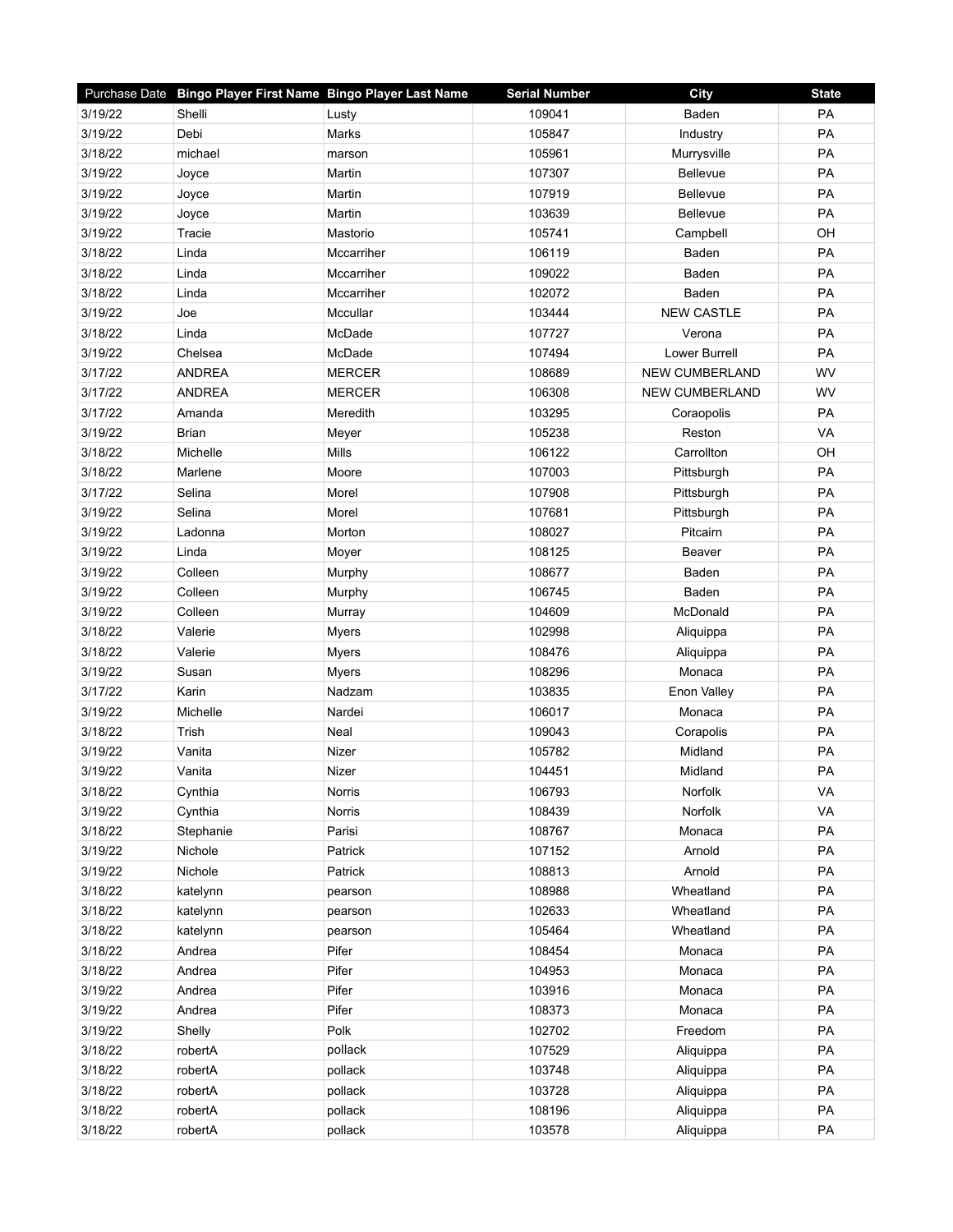|                            | Purchase Date Bingo Player First Name Bingo Player Last Name | <b>Serial Number</b> | City                  | <b>State</b> |
|----------------------------|--------------------------------------------------------------|----------------------|-----------------------|--------------|
| 3/18/22<br>robertA         | pollack                                                      | 102209               | Aliquippa             | PA           |
| 3/19/22<br>Mary            | Porter                                                       | 109023               | Washington            | PA           |
| 3/18/22<br><b>DARIN</b>    | <b>PORTO</b>                                                 | 108750               | <b>Beaver falls</b>   | PA           |
| 3/18/22<br><b>DARIN</b>    | <b>PORTO</b>                                                 | 108086               | Beaver falls          | PA           |
| 3/19/22<br><b>DARIN</b>    | <b>PORTO</b>                                                 | 106536               | Beaver falls          | PA           |
| 3/19/22<br><b>DARIN</b>    | <b>PORTO</b>                                                 | 108898               | Beaver falls          | PA           |
| 3/19/22<br>Vicki           | Porto                                                        | 106409               | <b>Beaver Falls</b>   | PA           |
| 3/19/22<br>Vicki           | Porto                                                        | 108910               | <b>Beaver Falls</b>   | PA           |
| 3/19/22<br>Nancy           | Prentice                                                     | 103778               | string:EAST LIVERPOOL | OH           |
| 3/19/22<br>Rose            | Pugliese                                                     | 107862               | Verona                | PA           |
| 3/19/22<br>Rose            | Pugliese                                                     | 106364               | Verona                | PA           |
| 3/18/22<br>Lori            | Purnell                                                      | 108292               | Industry              | PA           |
| 3/19/22<br>Marion          | Randolph                                                     | 103822               | Pittsburgh            | PA           |
| 3/19/22<br>Marion          | Randolph                                                     | 103238               | Pittsburgh            | PA           |
| 3/18/22<br>Mariann         | Ray                                                          | 108079               | Riverview             | FL           |
| 3/18/22<br><b>Brittany</b> | Reed                                                         | 108389               | Commerce              | GA           |
| 3/18/22<br><b>Brittany</b> | Reed                                                         | 104586               | Commerce              | GA           |
| 3/19/22<br>Tammy           | Richard                                                      | 105778               | Northampton           | PA           |
| 3/19/22<br>Tammy           | Richard                                                      | 108283               | Northampton           | <b>PA</b>    |
| 3/19/22<br>Tammy           | Richard                                                      | 102316               | Northampton           | PA           |
| 3/18/22<br><b>Theresa</b>  | Riddle                                                       | 103051               | New Kensington        | PA           |
| 3/18/22<br>Tammi           | Rishel                                                       | 108552               | New Castle            | PA           |
| 3/19/22<br>Rayonna         | Rogers                                                       | 108324               | AKRON, OH             | OH           |
| 3/18/22<br>Brent           | Rykala                                                       | 107078               | Pittsburgh Pa         | PA           |
| 3/18/22<br><b>Brent</b>    | Rykala                                                       | 107970               | Pittsburgh Pa         | PA           |
| 3/18/22<br>Emily           | Saffron                                                      | 108240               | Baden                 | PA           |
| 3/18/22<br>Erin            | Scheetz                                                      | 105876               | Huntingdon            | PA           |
| 3/18/22<br>Deborah         | Sedigas                                                      | 107806               | Pittsburgh            | PA           |
| 3/17/22<br>Bev             | Seibert                                                      | 103671               | Valencia              | PA           |
| 3/19/22<br>vicky           | <b>SHELTON</b>                                               | 104046               | <b>ROBARDS</b>        | KY           |
| 3/19/22<br>Evelyn          | Simpson                                                      | 105761               | Aliquippa             | PA           |
| 3/19/22<br>Kathy           | Smith                                                        | 102104               | <b>East Palestine</b> | OH           |
| 3/19/22<br>Kathy           | Smith                                                        | 106351               | <b>East Palestine</b> | OH           |
| 3/18/22<br>Lisa            | Smith                                                        | 108513               | <b>East Palestine</b> | OH           |
| 3/19/22<br>Kenny           | Solomon                                                      | 102428               | Darlington            | PA           |
| 3/19/22<br>Ronda           | Stead                                                        | 106045               | Baden                 | PA           |
| 3/18/22<br>Nicole          | Steffler                                                     | 108743               | Monaca                | PA           |
| 3/19/22<br>Tonette         | Stewart                                                      | 107769               | Fairfax               | VA           |
| 3/18/22<br>Jodi            | Sullivan                                                     | 107450               | Eastliverpool         | OH           |
| 3/19/22<br>Noreen          | Szumigalski                                                  | 106695               | Pittsburgh            | PA           |
| 3/18/22<br>Elaine          | Tanner                                                       | 107605               | New Castle            | PA           |
| 3/18/22<br>Elaine          | Tanner                                                       | 103997               | New Castle            | PA           |
| 3/19/22<br>Susan           | Taylor                                                       | 107211               | Freedom               | PA           |
| 3/19/22<br>Susan           | Taylor                                                       | 103945               | Freedom               | PA           |
| 3/18/22<br>Nancy           | Theil                                                        | 103705               | Monaca                | PA           |
| 3/18/22<br>Jackie          | Theil                                                        | 104431               | Aliquippa             | PA           |
| 3/17/22<br>Deborah         | Toner                                                        | 108961               | Burgettstown          | PA           |
| 3/17/22<br>Deborah         | Toner                                                        | 105652               | Burgettstown          | PA           |
| 3/17/22<br>Deborah         | Toner                                                        | 104984               | Burgettstown          | PA           |
| 3/17/22<br>Karen           | Trenchard                                                    | 103355               | Perry Hall            | <b>MD</b>    |
| 3/18/22<br>tonja           | turner                                                       | 107836               | pittsburgh            | PA           |
| 3/18/22<br>tonja           | turner                                                       | 104625               | pittsburgh            | PA           |